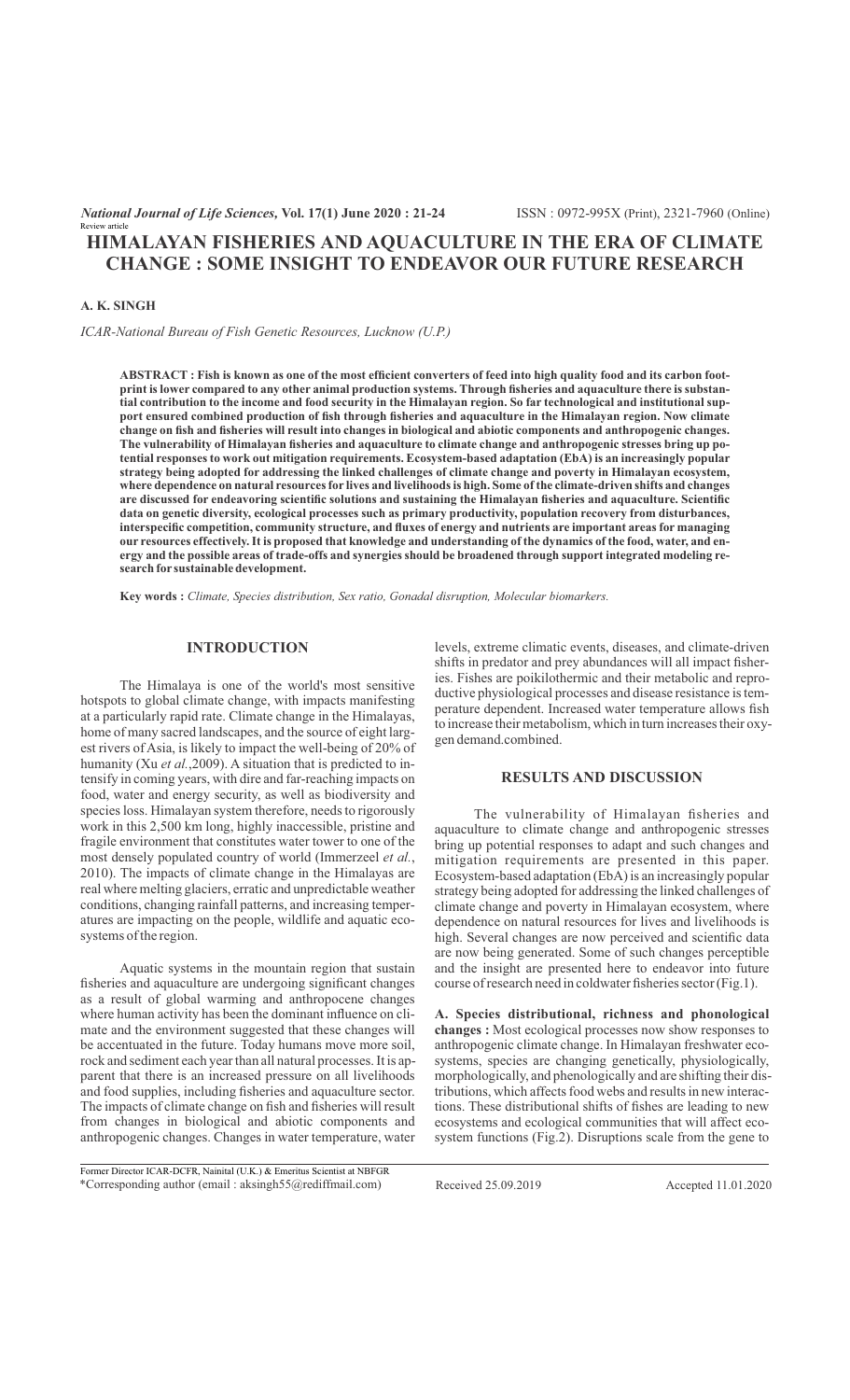the ecosystem have documented consequences for people, including unpredictable fisheries and crop yields, loss of genetic diversity in wild and increasing impacts of pests and diseases (Gretta,2017).

Wetlands in the form of lakes are now vanishing fast even the lakes existed on an altitude of 3000-6000 masl may alter its eco-biological functions. Kashmir valley lakes Dal and Wular in Jammu and Kashmir of India are being reduced in size through the process of eutrophication, explosive growth of aquatic plants and encroachment of agriculture into their margins. Catch composition of ichthyofana of different aquatic bodies are now changing. *Schizothorax niger* a lacustrine highly endemic fish species of J&K is now available in Jhelum river in Kashmir. The morphomeristic measurements of the specimens having length of 75-374 mm and weighing 56-557 g captured from the Dal lake and the Jhelum river has shown high co-efficient of correlation  $(R^2)$  values ranging from 0.51-0.96 for Dal lake stocks and 0.51-0.85 for Jhelum stocks indicating that the characters were highly correlated to each other and also that there existed a homogeneity within the populations. The fecundity of the fish is now reduced with a mean value of 21981.60. Another important endemic fish species of J&K is *Schizothorax labiatus* in the Jhelum river. The snow trout Species are undergoing evolutionary adaptation to temperature extremes, and climate change. The amount of habitat loss is positively related with the pooled endemic species richness (here is the case of species from different Schizothorax and Schizothoraichthys genus). There are apparent physiological adjustments and observable impacts on morphology, with many species shrinking in body size because large surface-to-volume ratios are generally favored under warmer conditions and species richness and distribution. Other morphological changes include hybridization. There is urgent need to take up a study on the distribution, biology and population of various species of Schizothorax and schizothoraichthys in the Himalayan region. Further, we have very limited information on *Diptichus maculatus*, which is available mainly in river Indus and its tributaries in Ladakh, and also in Chandra-Bhaga river in Lahaul and Spiti valley of Himachal Pradesh. Since there is only one species of this genus represented in Indian waters, we need to generate maximum scientific information on its ecology, biology, reproduction and distribution.



**Fig. 1 Common factors influence fish fauna in Himalayan streams. Fig. 2 Ichthyofaunal diversity and distributional pattern.**

**B. Shift in sex ratio, maturity and reproductive functions :** Climate change has substantial impacts on species physiology that include changes in tolerances to temperature variations, shifts in sex ratios in species with temperaturedependent sex determination, and increased metabolic costs of living in a warmer world, gonadal disruptions and disturbed thermoregulation, and even migrations. Further it is argued that many hidden dynamics, such as genetic changes, are also taking place. Understanding shifts in ecological processes can guide human adaptation strategies towards shift from fisheries to aquaculture to reduce pressure on wild fish genetic resources. In addition to reducing greenhouse gases, climate action and policy must therefore focus equally on strategies that safeguard biodiversity and ecosystems.

In the Himalayan ecosystem, skewed sex ratio has been observed especially in Snow trout and mahseer fish species. Their likely response to the challenges associated with global climate change is in many ways dependent upon the effects of new environmental inputs on essential physiological processes. 'Plasticity 'and 'evolutionary changes 'are two primary mechanisms by which populations might alter phenotypes in response to environmental change (Akhtar *et al.*, 2017). It is widely accepted that phenotypic plasticity is a characteristic of most living organisms and it can aid population persistence during periods of rapid environmental change. Temperature dependent sex determination is now reported and well understood in teleosts (Singh,2013). It would therefore, be important to understand the sex specific gene expression against environmental stress in mahseer and snow trout which would further be helpful in understanding the genetic factors contributing to the skewed sex ratio as well as the sex specific environmental resistance against environmental stress. Further, changed temperature and increased CO, levels evidenced an anti-estrogenic effect *i.e.* VTG inhibition and cholinergic modulation, possibly due to a disturbance of brain ionic homeostasis which, in turn, impair neuro transmission and hormone synthesis. Hormones and enzymes that indicate environment-related stress on certain fish species can be harnessed as biomarkers to develop a computational model to predict changes in fish production and distribution in the coldwater region.



**Peer Reviewed Research Journal :** *National Journal of Life Sciences,* **Vol. 17(1) : 2020**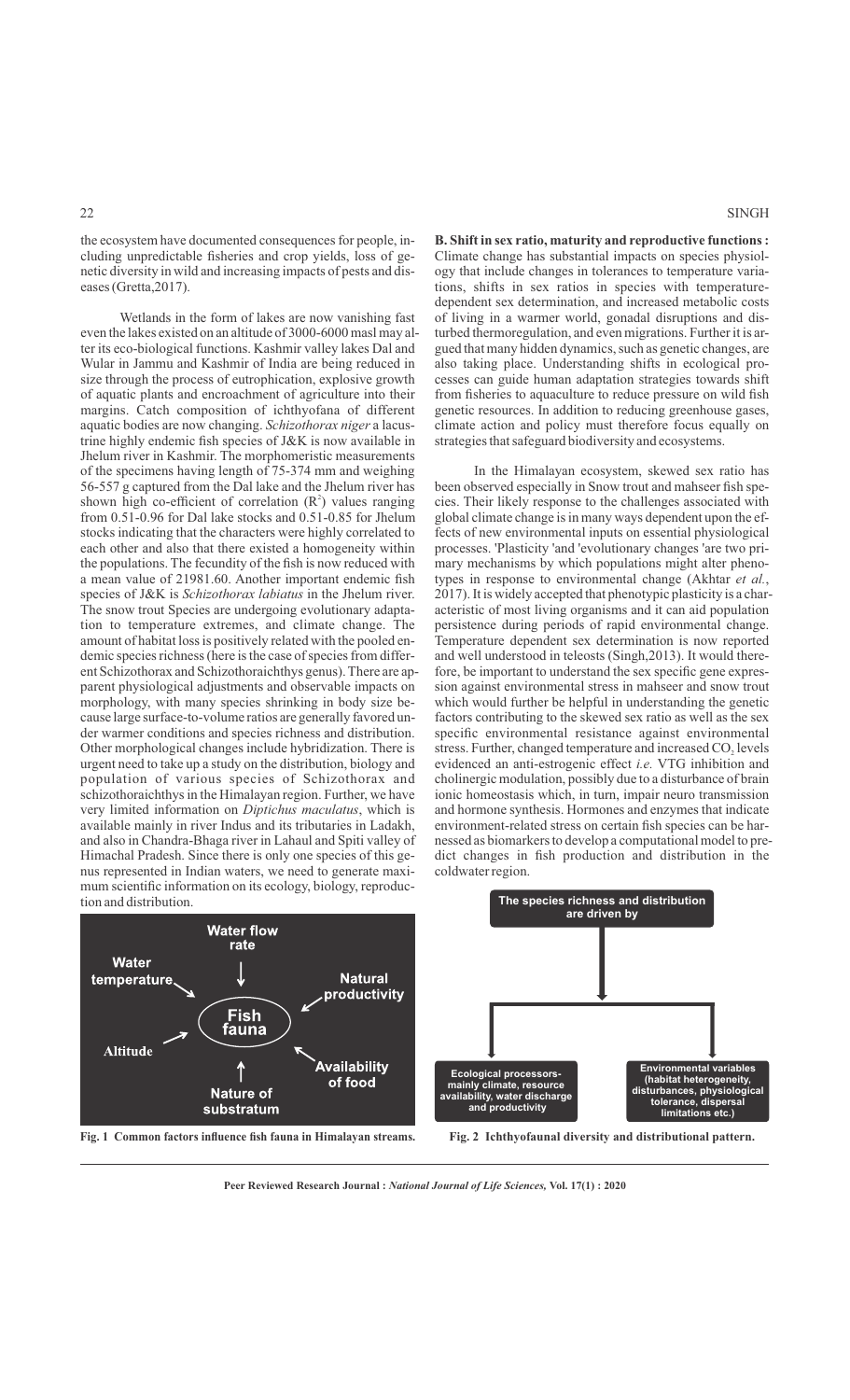## HIMALAYAN FISHERIES AND AQUACULTURE 23

**C. Climate Change and Fish Invasions :** Because of its pervasiveness and potential effect on fundamental biological processes, climate change will interact with other existing stressors to affect the distribution, spread, abundance, and impact of invasive fish species. Many native species will shift their geographic distributions, moving into areas where they were previously absent. There are all reasons to specify carefully what is meant by an invasive species. We define invasive species as those taxa that have been introduced recently and exert substantial negative impact on native biota, economic values, or human health. Therefore, we do not consider a native species that has expanded its range under climate change to be invasive unless it causes discernable damage (Hellmann *et al.*, 2008 and Singh & Lakra,2011). Invasive species with established populations, range change results from successful spread into new areas. Spread is likely to follow changes in temperature constraints that occur with warming or changes in hydrologic constraints as a result of altered precipitation patterns (Singh and Lakra,2011). Consequently, many exotic fish species such as common carp is full in several lakes and rivers in the Himalayan region. The potential for changes in temperature, precipitation, and eutrophication to affect invasive fish species management will necessitate coordinated responses at large spatial scales, new research, and more extensive monitoring. Climate change, is more subtle and long term, and resource managers will have a difficult time knowing when to start addressing it. It will take more research to understand how specific invasive species may behave under an altered climate and which new species will emerge as invasive.

**D. Use of molecular biomarkers in the degrading aquatic environment :** As we continue to battle against poor water conditions due to climatic variations, growing industrialization, eutrophication and pollution, monitoring becomes more important than ever. Aquatic organisms readily accumulate metals and organic contaminants, present in the water column, sediment or food (Singh *et al.*,2014 and Singh *et al.*, 2017). Exposure to and toxic effects of contaminants can be measured in terms of the biochemical responses of the organism so-called molecular biomarkers. The applications, advantages and limitations of such diagnostic and prognostic tests are discussed. The hepatic biotransformation enzyme cytochrome P4501A in fish and other vertebrates is specifically induced by organic contaminants such as aromatic hydrocarbons, PCBs and dioxins, and is used as a biomarker of exposure to organic pollution. Its induction is involved in chemical carcino genesis via catalysis of the covalent binding of organic contaminants to DNA (DNA-adducts). CYP1Ainduction, measured as enzyme activity, enzyme amount, or mRNA, has been successively used in many field studies in fishes (Ariadna *et al.*,2019).

**E. Adoption of Climate smart Aquaculture :** Trout and other species of coldwater fish face an increasingly uncertain future in the streams and rivers due to the effects of global warming. Rising temperatures will likely impact these coldwater species of fish across the broad range of areas they inhabit. Trout and mahseer are especially vulnerable to global warming because of their dependence on clear, cold water. Culture of rainbow trout (*Oncorhynchus mykiss*) in the hill states has been considered as the promising species for mountain fisheries development in India. Today, farming of trout is being carried out on several fish farms in Kashmir, Himachal Pradesh, Uttarakhand, Arunachal Pradesh and Sikkim. The siting of these aquaculture facilities was based on the availability of water in required quantity and quality, *i.e.* from rheocrene springs and snow-melt/glacier-fed streams. The aquatic resources in hills are quite valuable for the development of aquaculture and fishery both for food, sport, recreation and employment but scientific management of these resources is necessary to achieve the objectives. In order to manage these ecosystems, it is necessary to take up appropriate strategic plans and action so that hill aquatic resources and aquaculture activities may contribute to fishery and aquaculture substantially in remote hilly regions on a sustainable basis. Further, knowledge and understanding of the dynamics of the food, water, and energy and the possible areas of trade-offs and synergies should be broadened through support integrated modeling research. This will help in developing climate resilient aquaculture models for sustainable development.

**F. Suggested Adaptive Measures :** Followings are some of the adaptive measures suggested to mitigate the impact of climate change :

- 1. Defining and mapping natural and potential fish-based resources in Himalayas for harnessing sustainable benefits.
- 2. To create Knowledge base on fish diversity and in relation to biological and physico-chemical parameters of natural systems those are critical for the usage and sustainability of Himalayan ecosystems.
- 3. Development of suitable technologies that contribute to capabilities for coping with stresses in mountain livelihood systems and mitigate loss of diversity in Himalayan aquatic ecosystems.
- 4. Introduction of improved fish varieties for mountain fisheries (carps, trouts, catfishes etc) assessed and validated for their contribution to resilience and improved livelihoods.
- 5. Identify collective action programmes that guarantee controlled management of natural resources.
- 6. Adoption of a conservation-by-use philosophy and better integration of agriculture, livestock, forestry, aquaculture and local processing to help diversify income sources and make mountain food systems more resilient to climate change.

**G. Policy Issues :** Some of the policy issues are presented here in the back drop of my previous publication (Singh,2019)

- $\cdot$  "Policy for revival of imperiled species and its stock en**hancement :** Most stakeholders support endangered species protection, but the details of how different organizations, states, and the country achieve these protections is not yet clear. By providing a full and accurate science based picture, we can help ensuring future decisions that are made by looking at sound science and policy (George *et al.*,2009).
- $\cdot$  "Environmental flow regulations : Environmental flow is